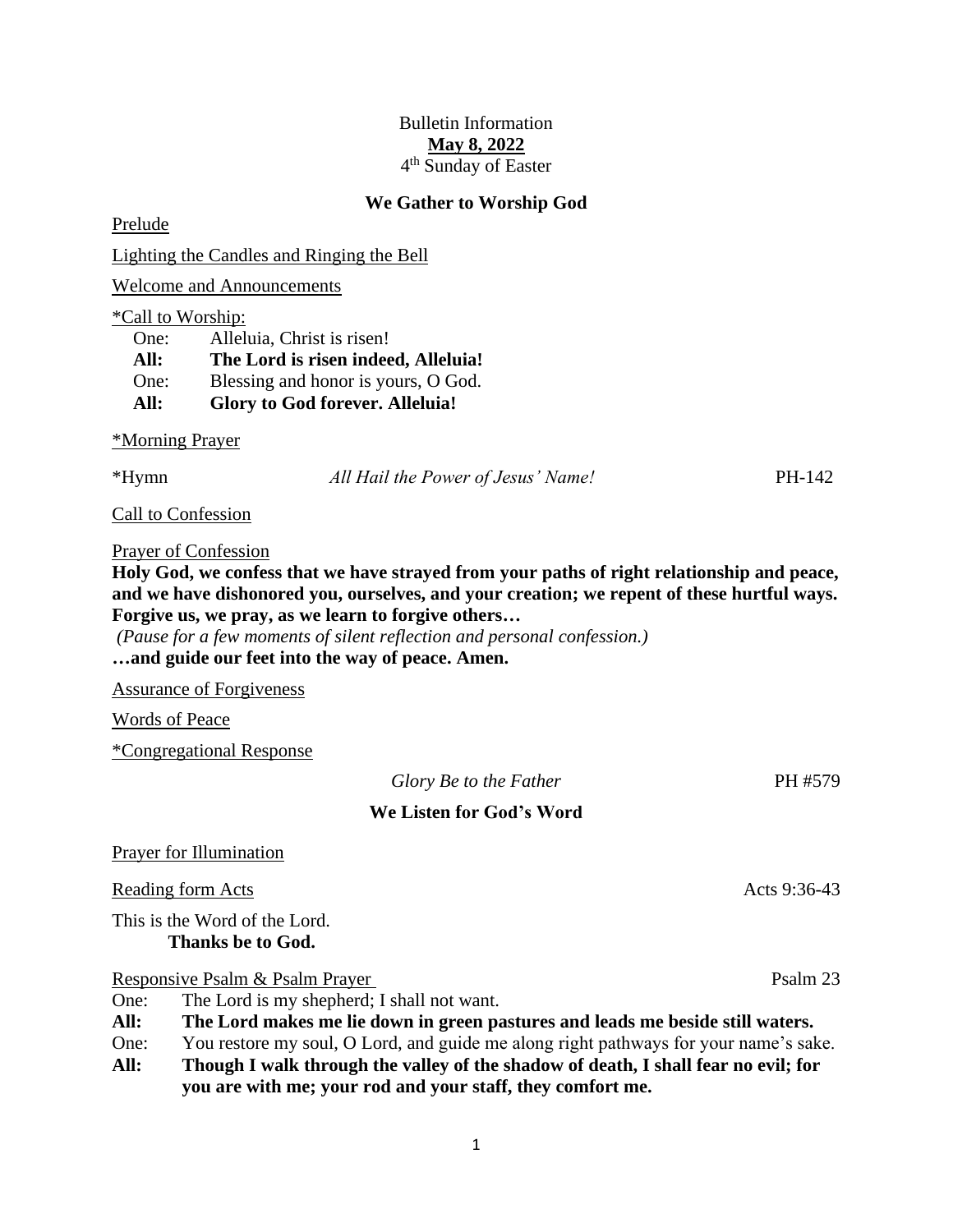One: You prepare a table before me in the presence of my enemies; you anoint my head with oil, and my cup is running over.

## **All: Surely goodness and mercy shall follow me all the days of my life, and I will dwell in the house of the Lord forever.**

One: Lord Jesus Christ, our good shepherd, you give us new birth in the waters of baptism, you anoint us with oil, and you nourish us at your table with heavenly food. In your goodness and mercy, dispel the shadows of evil and death, and lead us along safe paths, that we may rest securely in you and dwell in the house of the Lord now and forever, for your name's sake. **Amen.**

New Testament Lesson Revelation 7:9-17 This is the Word of the Lord. **Thanks be to God.**

Gospel Lesson John 10:22-30

This is the Word of the Lord. **Thanks be to God.**

Sermon

### **We Respond to God's Word**

\*Hymn *Savior, Like a Shepherd Lead Us* PH-387

Prayers of the People and the Lord's Prayer In this season of Easter rejoicing, let us offer our prayers and thanksgiving saying: O Risen Christ, **Open our eyes to your mercy in the world.**

**Our Father who art in heaven, hallowed by thy name. Thy kingdom come, thy will be done, on earth as it is in heaven. Give us this day our daily bread; and forgive us our debts, as we forgive our debtors; and lead us not into temptation, but deliver us from evil. For thine is the kingdom and the power and the glory, forever. Amen.**

| I believe in God the Father Almighty,<br>Maker of heaven and earth, |          |                     |
|---------------------------------------------------------------------|----------|---------------------|
| *Affirmation of Faith                                               |          | The Apostles' Creed |
| <b>Prayer of Dedication</b>                                         |          |                     |
| *Congregational Response                                            | Doxology |                     |
| Offering                                                            |          |                     |
| Invitation to the Offering                                          |          |                     |
|                                                                     |          |                     |

**And in Jesus Christ his only Son our Lord; who was conceived by the Holy Ghost, born of the Virgin Mary, suffered under Pontius Pilate, was crucified, dead, and buried; he descended into hell, the third day he rose again**